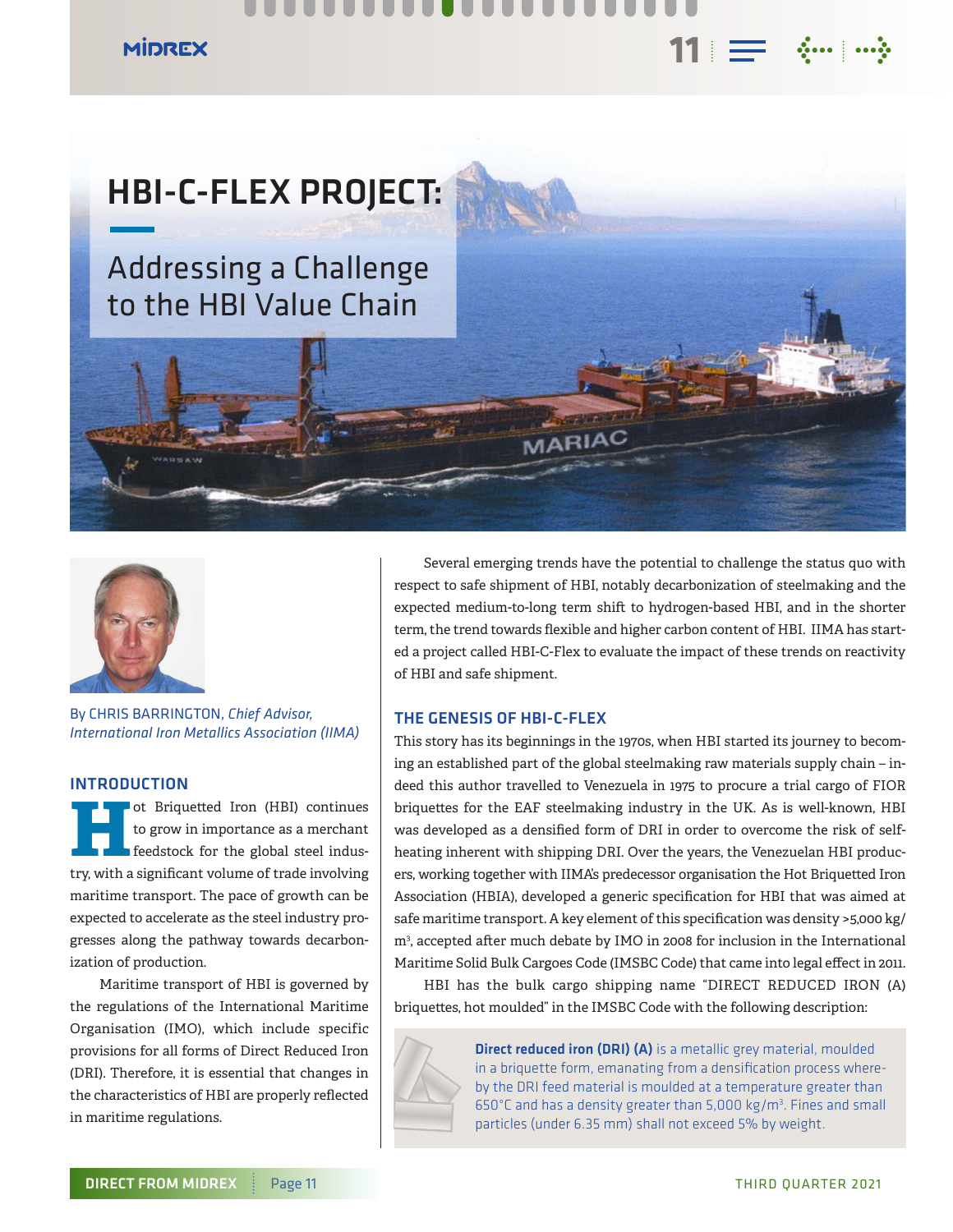...  $12 \equiv$   $\cdots$   $\cdots$ 

Fast-forwarding several years, IIMA's Technical Committee noted the developing interest in DRI/HBI with variable carbon content, ranging from the traditional level of 0.5-1.6% up to as much as 4.5%. A consequence of HBI with higher carbon content is lower density, which in turn raises the question of safe maritime transport and the IMSBC Code; i.e., at what density does the reactivity of HBI increase to the point that it behaves more like DRI with its attendant risk of selfheating thus requiring more comprehensive safety precautions, notably the need for ships' holds carrying DRI to be inerted with a blanket of nitrogen?

**MIDREX** 

Information and scientific data behind the selection of a density of >5,000 kg/m3 for safe shipment have proven difficult to find. Much of the research on this topic was conducted in the pre-digital era and it appears that many of the relevant files have been lost or destroyed for one reason or another. Therefore, we decided to conduct a literature search as the first step. The Austrian metallurgical research organisation K-1 MET, together with the Ferrous Metallurgy Department of Leoben University, was commissioned to carry out the project, which was designated HBI-C-Flex.

#### BROADENING THE SCOPE

Fast-forwarding again to the present, one of the over-arching preoccupations of the global steel industry is the goal of an 80- 95% reduction of CO $_{\tiny 2}$  emissions in steel production relative to 1990 by the middle of the 21st century. A key component of this vision of carbon-neutral steelmaking is a progressive, but not necessarily total shift from the integrated Blast Furnace/ Basic Oxygen Furnace (BF/BOF) to the Direct Reduction/Electric Arc Furnace









(DR/EAF) steelmaking route, with hydrogen-based DRI and natural gas-based DRI with CCUS (carbon capture, utilization, and storage) progressively replacing conventional DRI.

*Figures 1 and 2* are based on data for the Sustainable Development Scenario from the steel chapter of the International Energy Agency's "Energy Technology Perspectives 2020 report<sup>(1)</sup>.

The total DRI production of 411 Mt predicted for 2050, when compared with the 108 mt produced in 2019, represents an increase of 280%. This article will not